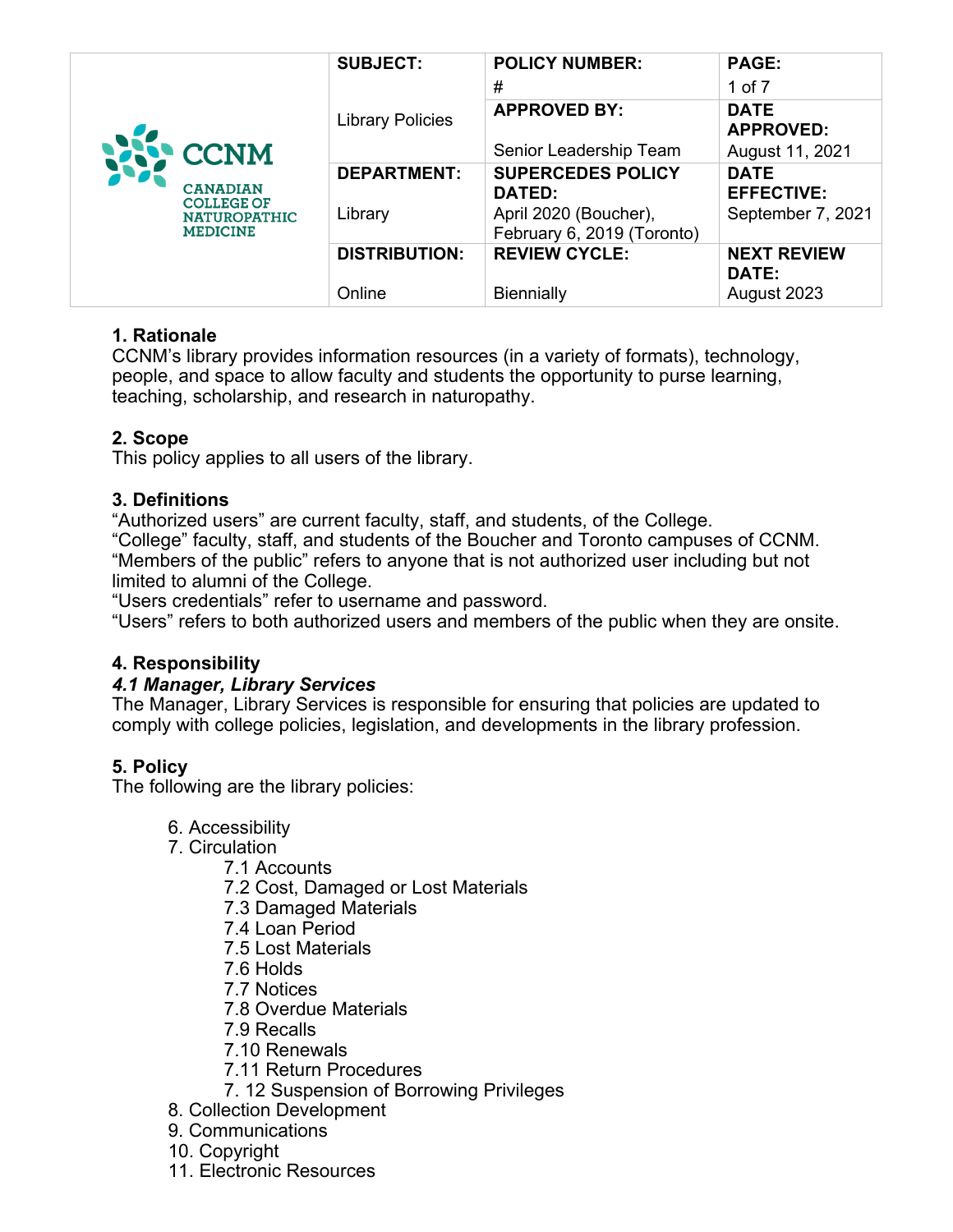|                                                                                                   | <b>SUBJECT:</b>         | <b>POLICY NUMBER:</b>      | <b>PAGE:</b>                    |
|---------------------------------------------------------------------------------------------------|-------------------------|----------------------------|---------------------------------|
| <b>NEW CCNM</b><br><b>CANADIAN</b><br><b>COLLEGE OF</b><br><b>NATUROPATHIC</b><br><b>MEDICINE</b> |                         | #                          | 2 of 7                          |
|                                                                                                   | <b>Library Policies</b> | <b>APPROVED BY:</b>        | <b>DATE</b><br><b>APPROVED:</b> |
|                                                                                                   |                         | Senior Leadership Team     | August 11, 2021                 |
|                                                                                                   | <b>DEPARTMENT:</b>      | <b>SUPERCEDES POLICY</b>   | <b>DATE</b>                     |
|                                                                                                   |                         | DATED:                     | <b>EFFECTIVE:</b>               |
|                                                                                                   | Library                 | April 2020 (Boucher),      | September 7, 2021               |
|                                                                                                   |                         | February 6, 2019 (Toronto) |                                 |
|                                                                                                   | <b>DISTRIBUTION:</b>    | <b>REVIEW CYCLE:</b>       | <b>NEXT REVIEW</b>              |
|                                                                                                   |                         |                            | <b>DATE:</b>                    |
|                                                                                                   | Online                  | <b>Biennially</b>          | August 2023                     |

- 11.1 Credentials
- 11.2 Licensed Resources
- 11.3 OPAC
- 12. Equity, Diversity, and Inclusion
- 13. General
	- 13.1 Access
	- 13.2 Beverages
	- 13.3 Earphones
	- 13.4 Electrical Cords
	- 13.5 Exam Periods
	- 13.6 Food
	- 13.7 Fragrances
	- 13.8 Hours
	- 13.9 Nuts
	- 13.10 Personal Effects
	- 13.11 Photocopier/Printers
	- 13.12 Reshelving
	- 13.13 Study Areas
	- 13.14 Security
		- 13.14.1 CCTV
		- 13.14.2 RFID
- 14. Interlibrary Loan
	- 14.1 Article Requests
	- 14.2 Document Delivery
- 15. Members of the Public

#### *6. Accessibility*

In compliance with accessibility legislation, the library provides, purchases, or borrows accessible or conversion-ready formats of materials. All materials, regardless of format, acquired for inclusion in the collection comply with accessibility legislation.

#### *7. Circulation*

To ensure the equitable use of the library's limited, in-demand print resources, the following circulation policies have been implemented.

#### *7.1 Accounts*

All authorized users are eligible for a library account. Authorized users are responsible for any materials checked out on their account. It is recommended that authorized users periodically review their library account online.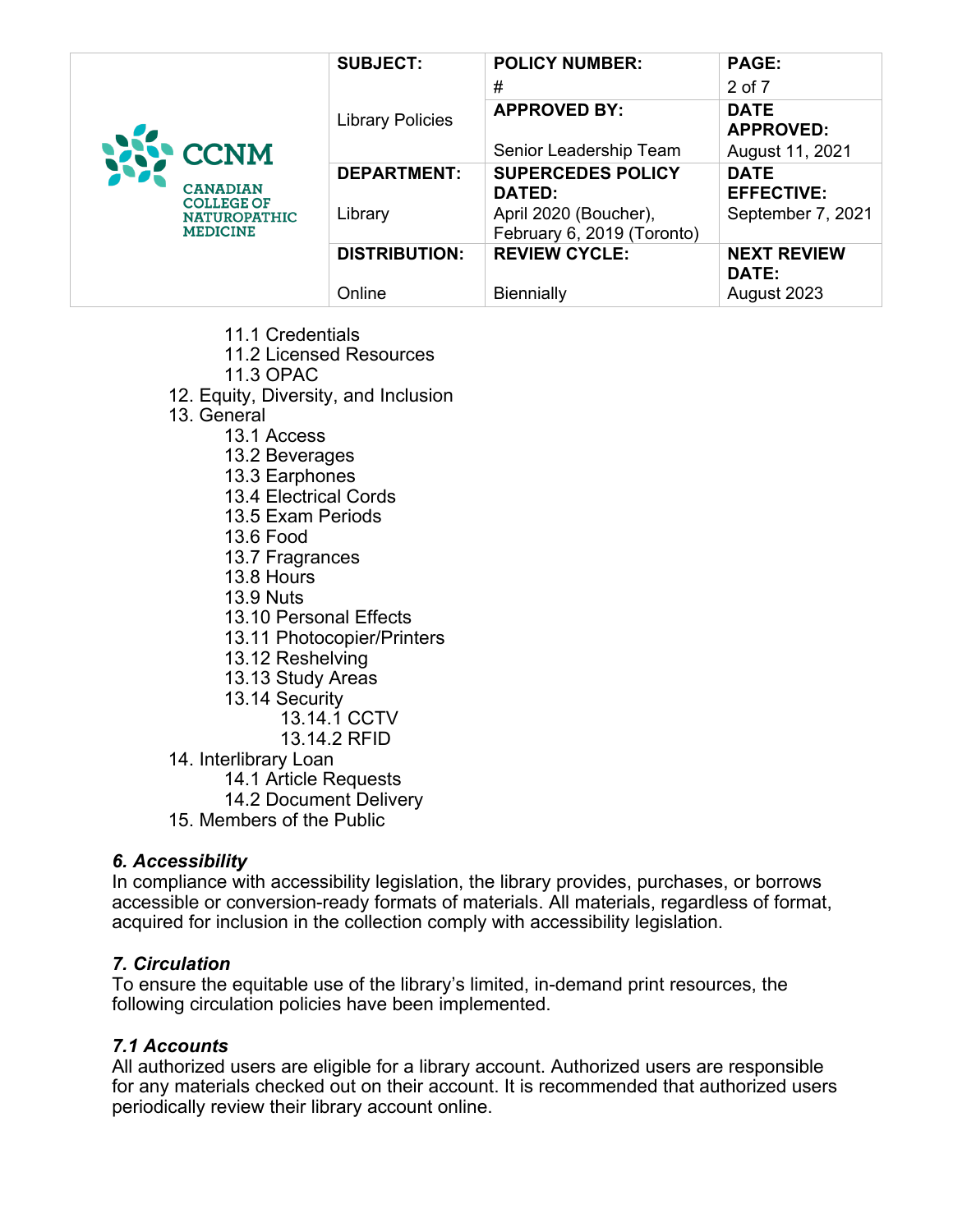|                                                                                                   | <b>SUBJECT:</b>         | <b>POLICY NUMBER:</b>                               | <b>PAGE:</b>                       |
|---------------------------------------------------------------------------------------------------|-------------------------|-----------------------------------------------------|------------------------------------|
| <b>NAP CONM</b><br><b>CANADIAN</b><br><b>COLLEGE OF</b><br><b>NATUROPATHIC</b><br><b>MEDICINE</b> |                         | #                                                   | 3 of 7                             |
|                                                                                                   | <b>Library Policies</b> | <b>APPROVED BY:</b>                                 | <b>DATE</b><br><b>APPROVED:</b>    |
|                                                                                                   |                         | Senior Leadership Team                              | August 11, 2021                    |
|                                                                                                   | <b>DEPARTMENT:</b>      | <b>SUPERCEDES POLICY</b><br>DATED:                  | <b>DATE</b><br><b>EFFECTIVE:</b>   |
|                                                                                                   | Library                 | April 2020 (Boucher),<br>February 6, 2019 (Toronto) | September 7, 2021                  |
|                                                                                                   | <b>DISTRIBUTION:</b>    | <b>REVIEW CYCLE:</b>                                | <b>NEXT REVIEW</b><br><b>DATE:</b> |
|                                                                                                   | Online                  | <b>Biennially</b>                                   | August 2023                        |

## *7.2 Cost, Damaged or Lost Materials*

To comply with accessibility and copyright legislation, the library is responsible for purchasing replacement materials. If a user has damaged or lost materials, the library will determine the cost to replace the materials. The user will be charged the full replacement cost for damaged materials.

#### *7.3 Damaged Materials*

The library will attempt to repair damaged materials. If materials are beyond repair, users will be charged the replacement cost of the materials.

#### *7.4 Loan Period*

Materials are loaned for period of four (4) weeks. A user may have a maximum of ten (10) items checked out from the collection at any given time.

#### *7.5 Lost Materials*

Lost materials are to be promptly reported to the library. The user will be charged the full replacement cost for lost materials.

## *7.6 Holds*

Holds may be placed on materials currently checked-out of the library. An e-mail notification will be sent when materials on hold are available for pickup. Materials on hold will be placed in a designated area of the library. Materials will be held for one (1) week, after which time if the material has not been picked up the hold will be cancelled.

## *7.7 Notices*

The library system sends out automated e-mail notices. These e-mails are a courtesy. Authorized users are expected to periodically review their library account online. Failure to receive a library e-mail notification is not grounds for relief from fees and/or the suspension of borrowing privileges.

#### *7.8 Overdue Materials*

On the first of each month the library will run an Overdue Materials report. If an authorized user has materials that are overdue at this time, the replacement cost for the material will be charged to authorized user's account. If the material is subsequently returned, the fee will be removed from the authorized user's account.

## *7.9 Recalls*

Materials may be recalled at any time. Authorized users will have one (1) week to return recalled items to the library.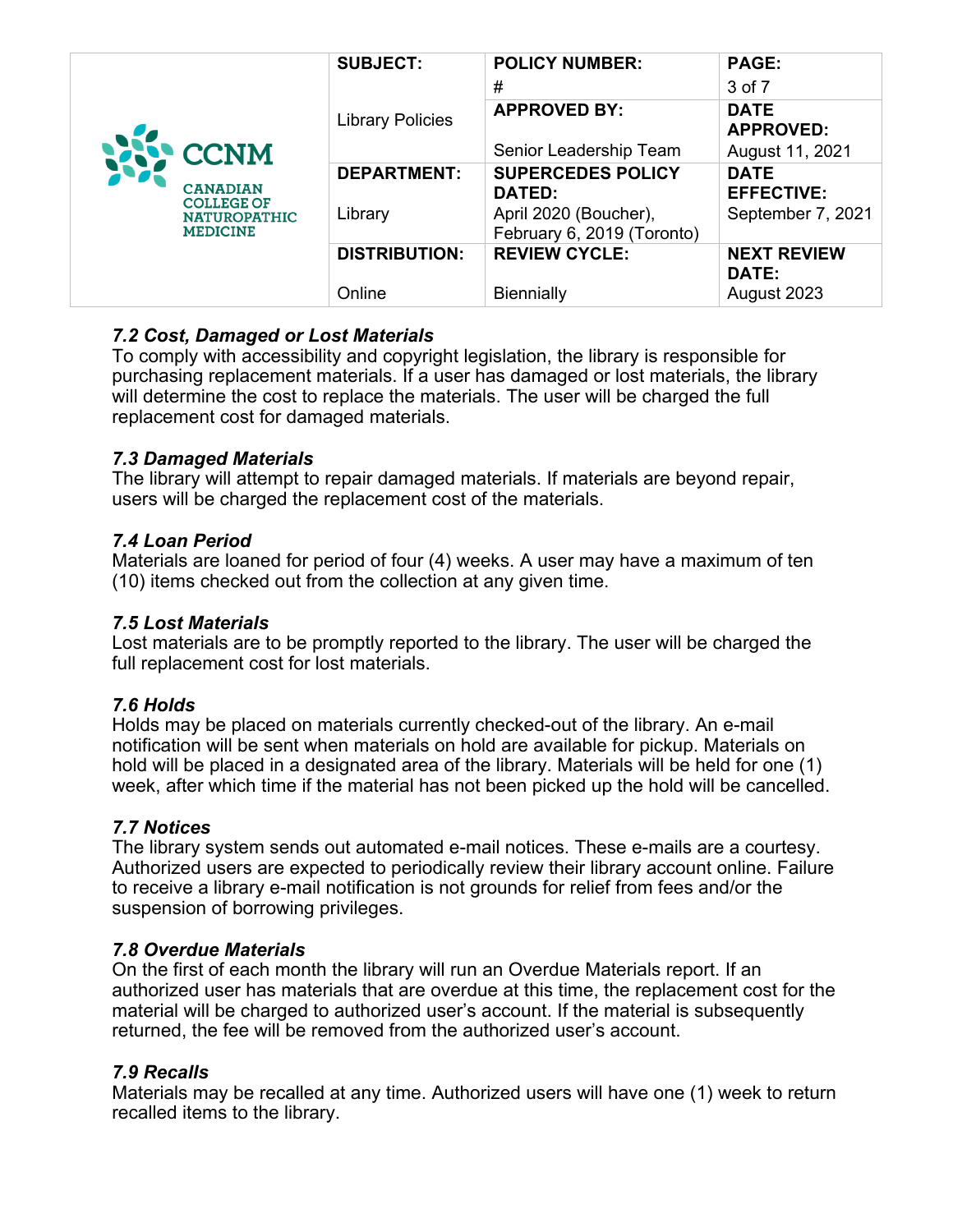| <b>NAME CONNE</b><br><b>CANADIAN</b><br><b>COLLEGE OF</b><br><b>NATUROPATHIC</b><br><b>MEDICINE</b> | <b>SUBJECT:</b>         | <b>POLICY NUMBER:</b>                               | <b>PAGE:</b>                     |
|-----------------------------------------------------------------------------------------------------|-------------------------|-----------------------------------------------------|----------------------------------|
|                                                                                                     |                         | #                                                   | 4 of 7                           |
|                                                                                                     | <b>Library Policies</b> | <b>APPROVED BY:</b>                                 | <b>DATE</b><br><b>APPROVED:</b>  |
|                                                                                                     |                         | Senior Leadership Team                              | August 11, 2021                  |
|                                                                                                     | <b>DEPARTMENT:</b>      | <b>SUPERCEDES POLICY</b><br><b>DATED:</b>           | <b>DATE</b><br><b>EFFECTIVE:</b> |
|                                                                                                     | Library                 | April 2020 (Boucher),<br>February 6, 2019 (Toronto) | September 7, 2021                |
|                                                                                                     | <b>DISTRIBUTION:</b>    | <b>REVIEW CYCLE:</b>                                | <b>NEXT REVIEW</b><br>DATE:      |
|                                                                                                     | Online                  | <b>Biennially</b>                                   | August 2023                      |

## *7.10 Renewals*

All materials may be renewed up to a maximum of three (3) times, assuming no holds have been placed on the materials. After three (3) renewals, materials must be returned to the library. Renewals are completed online through an authorized user's library account.

#### *7. 11 Return Procedures*

Library materials should be returned as soon as they are no longer needed so that they can be used by other authorized users. Materials are to be returned to the library drop box.

#### *7.12 Suspension of Borrowing Privileges*

The ability to borrow materials from the library is a privilege.

Borrowing privileges are suspended when an authorized user has an outstanding replacement cost, because of an overdue item, and/or repeat violations of circulation policy, each of which may result in the permanent suspension of borrowing privileges.

#### *8. Collection Development*

The library's *Collection Guidelines* outline the overall approach to collection acquisition and management.

#### *9. Communications*

Library service alerts (e.g., library closures, disruptions of service, etc.) will be posted to the library's webpage.

All communications with authorized users must be from a college-provided application (i.e., CCNM email account or Microsoft Teams).

To ensure integrity and privacy the library will not communicate specifics about authorized user accounts over the phone.

#### *10. Copyright*

CCNM strictly observes copyright law. All materials, regardless of format, submitted to the library for inclusion in the collection comply with domestic and international copyright regulations. Library users must comply with the stipulations of all agreements associated with licenses and subscription-based materials in the library's collection. It is the responsibility of all library users to keep informed of, and comply with, copyright law.

The College has signed a *College Premium License Agreement* with Access Copyright.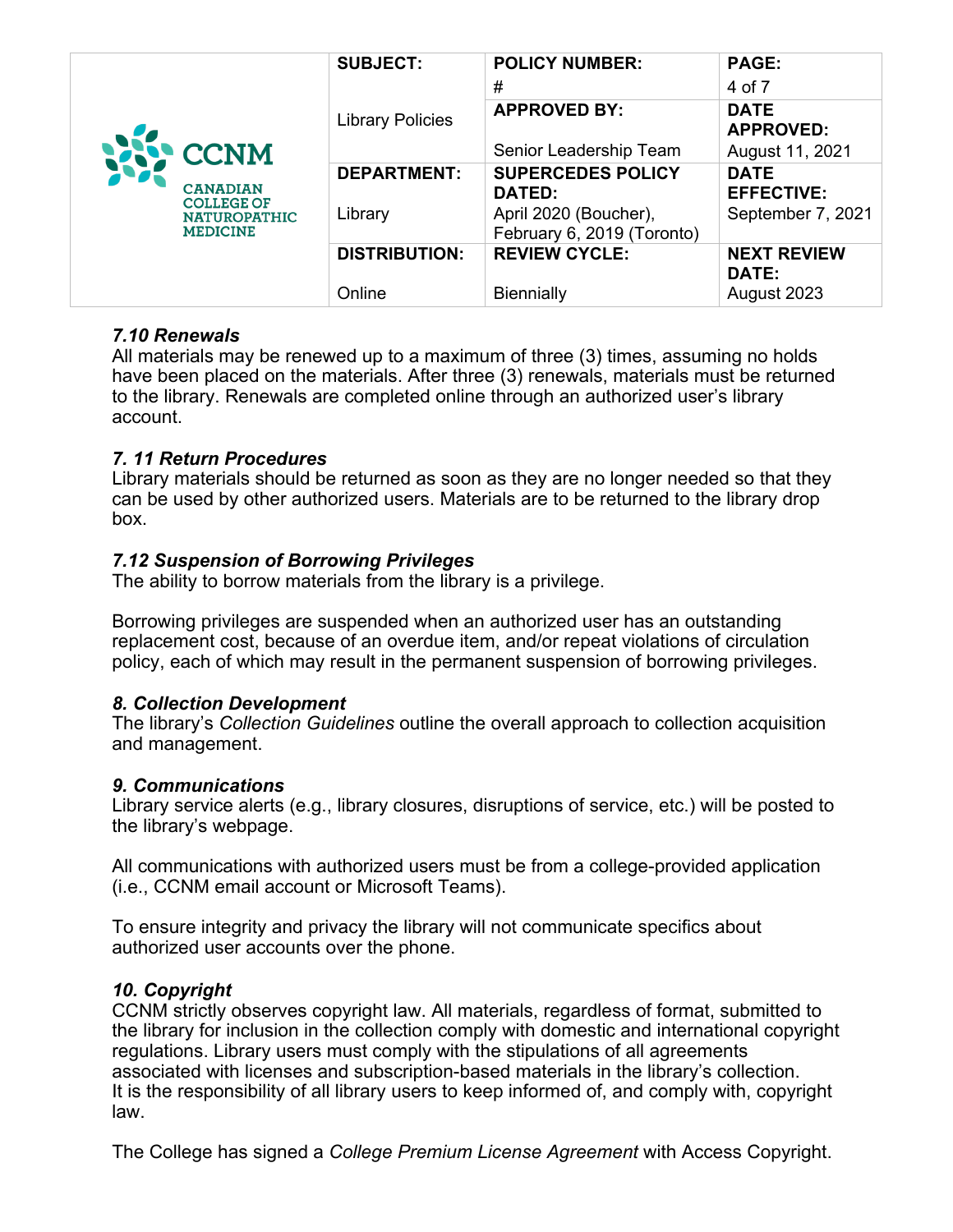|                                                                                                   | <b>SUBJECT:</b>         | <b>POLICY NUMBER:</b>                               | <b>PAGE:</b>                     |
|---------------------------------------------------------------------------------------------------|-------------------------|-----------------------------------------------------|----------------------------------|
| <b>NAP CCNM</b><br><b>CANADIAN</b><br><b>COLLEGE OF</b><br><b>NATUROPATHIC</b><br><b>MEDICINE</b> |                         | #                                                   | 5 of 7                           |
|                                                                                                   | <b>Library Policies</b> | <b>APPROVED BY:</b>                                 | <b>DATE</b><br><b>APPROVED:</b>  |
|                                                                                                   |                         | Senior Leadership Team                              | August 11, 2021                  |
|                                                                                                   | <b>DEPARTMENT:</b>      | <b>SUPERCEDES POLICY</b><br>DATED:                  | <b>DATE</b><br><b>EFFECTIVE:</b> |
|                                                                                                   | Library                 | April 2020 (Boucher),<br>February 6, 2019 (Toronto) | September 7, 2021                |
|                                                                                                   | <b>DISTRIBUTION:</b>    | <b>REVIEW CYCLE:</b>                                | <b>NEXT REVIEW</b><br>DATE:      |
|                                                                                                   | Online                  | <b>Biennially</b>                                   | August 2023                      |

## *11. Electronic Resources*

The college licenses and provides authorized users access to electronic resources both on-campus and remotely.

#### *11.1 Credentials*

The library complies with the College's policy for the use of computing resources and institutional data. User credentials are to be kept confidential.

#### *11.2 Licensed Resources*

Electronic resources for which the College pays subscriptions fees are limited to authorized users. License agreements constrain authorized users in the use of electronic resources for education, research, and teaching purposes, exclusively. Electronic resources for which the College pays subscription fees cannot be used for the purpose of private practice.

## *11.3 OPAC*

The Online Public Access Catalog (OPAC) is freely available to search from the library webpage. Vendor license agreements restrict access to electronic resources to authorized users only.

## *12. Equity, Diversity and Inclusion*

The library complies with the College policy on equity, diversity and inclusion.

## *13. General*

To protect library materials and maintain clean library facilities, the following regulations are in place.

#### *13.1 Access*

Access to the library is by staff/student card and/or FOB. Authorized users are to refrain from granting access to the library to those who do not have a staff/student card and/or FOB.

#### *13.2 Beverages*

Beverages in closed containers are permitted in the library.

## *13.3 Earphones*

All devices are to be muted, unless used with headphones. The volume on headphones is to be kept "low." The library has headphones available to borrow for library use.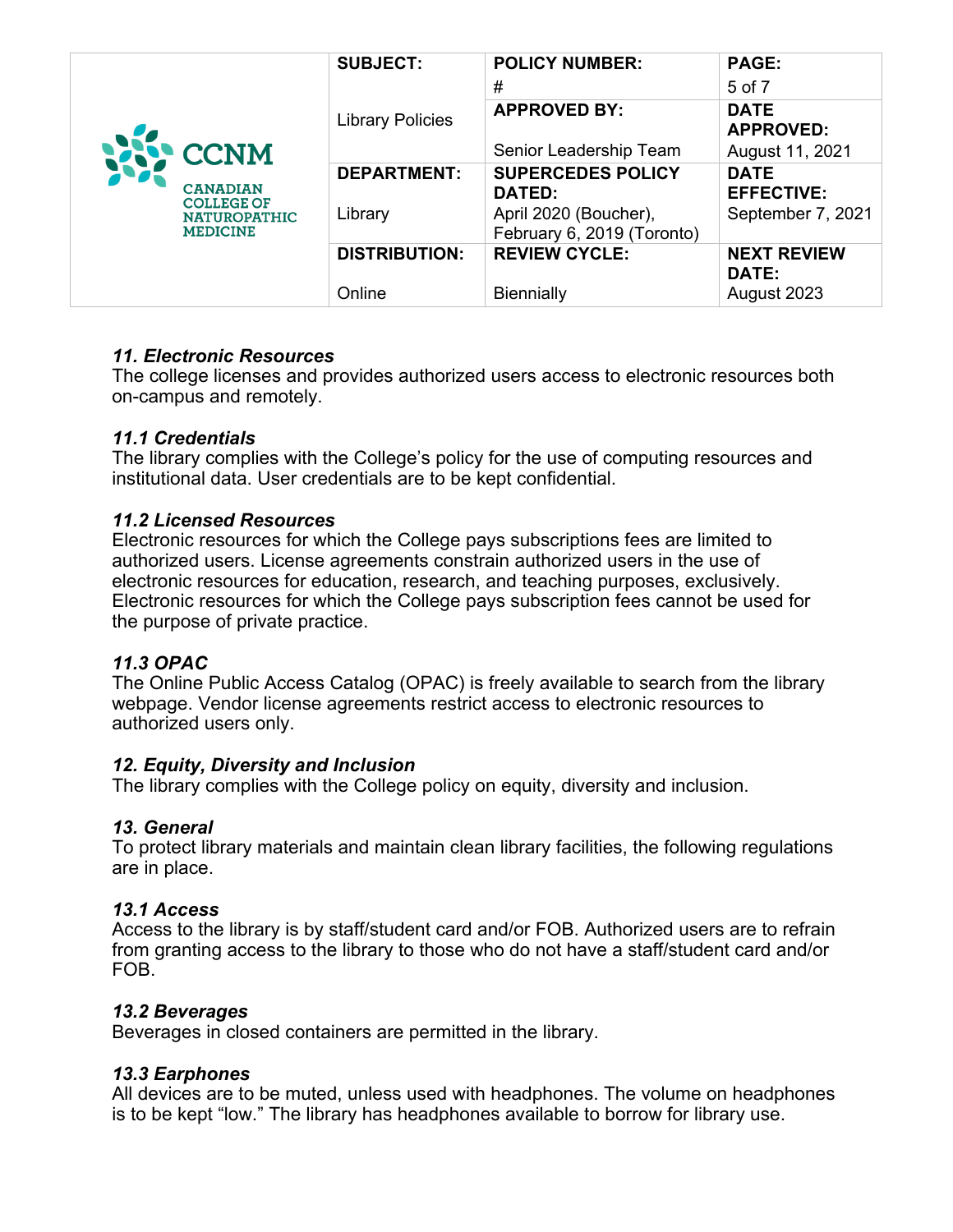|                                                                                                    | <b>SUBJECT:</b>         | <b>POLICY NUMBER:</b>                               | <b>PAGE:</b>                     |
|----------------------------------------------------------------------------------------------------|-------------------------|-----------------------------------------------------|----------------------------------|
| <b>NAPP CCNM</b><br><b>CANADIAN</b><br><b>COLLEGE OF</b><br><b>NATUROPATHIC</b><br><b>MEDICINE</b> |                         | #                                                   | 6 of 7                           |
|                                                                                                    | <b>Library Policies</b> | <b>APPROVED BY:</b>                                 | <b>DATE</b><br><b>APPROVED:</b>  |
|                                                                                                    |                         | Senior Leadership Team                              | August 11, 2021                  |
|                                                                                                    | <b>DEPARTMENT:</b>      | <b>SUPERCEDES POLICY</b><br>DATED:                  | <b>DATE</b><br><b>EFFECTIVE:</b> |
|                                                                                                    | Library                 | April 2020 (Boucher),<br>February 6, 2019 (Toronto) | September 7, 2021                |
|                                                                                                    | <b>DISTRIBUTION:</b>    | <b>REVIEW CYCLE:</b>                                | <b>NEXT REVIEW</b><br>DATE:      |
|                                                                                                    | Online                  | <b>Biennially</b>                                   | August 2023                      |

## *13.4 Electrical Cords*

Electrical cords should be plugged into outlets that are provided. Electrical cords are not to cross open spaces, as they present a tripping hazard.

## *13.5 Exam periods*

In support of students preparing for examinations, changes to general policies (e.g. hours of operation, food, etc.) during the examination periods may occur. Any changes to general policies during examination periods will be posted next to the library doors and on the library webpage.

# *13.6 Food*

Snacks may be consumed in the library. Meals, heated or otherwise, are to be consumed outside of the library.

## *13.7 Fragrances*

The library complies with the College's fragrance-free policy.

## *13.8 Hours*

The hours of operation for library campuses are posted next to the library doors and on the library webpage. A notice of disruption in normal library hours (College-wide and/or campus specific) will be posted next to the library doors and on the library webpage.

# *13.9 Nuts*

The library is designated as a nut-free zone.

## *13.10 Personal Effects*

The leaving of personal effects unattended in the library has the potential to cause increased incidents of theft. Do not leave personal effects unattended in the library.

The library is not responsible for the security of personal belongings. Potential incidents of theft place users and library staff at risk of potential harm.

## *13.11 Photocopier/Printers*

The library provides access to photocopying and printing technology to authorized users of the College. It is the responsibility of the user to ensure their use of photocopying/printing technology complies with copyright law.

## *13.12 Reshelving*

Users are asked to refrain from reshelving materials. Materials can be left on reading tables/study carrels or placed in the drop box.